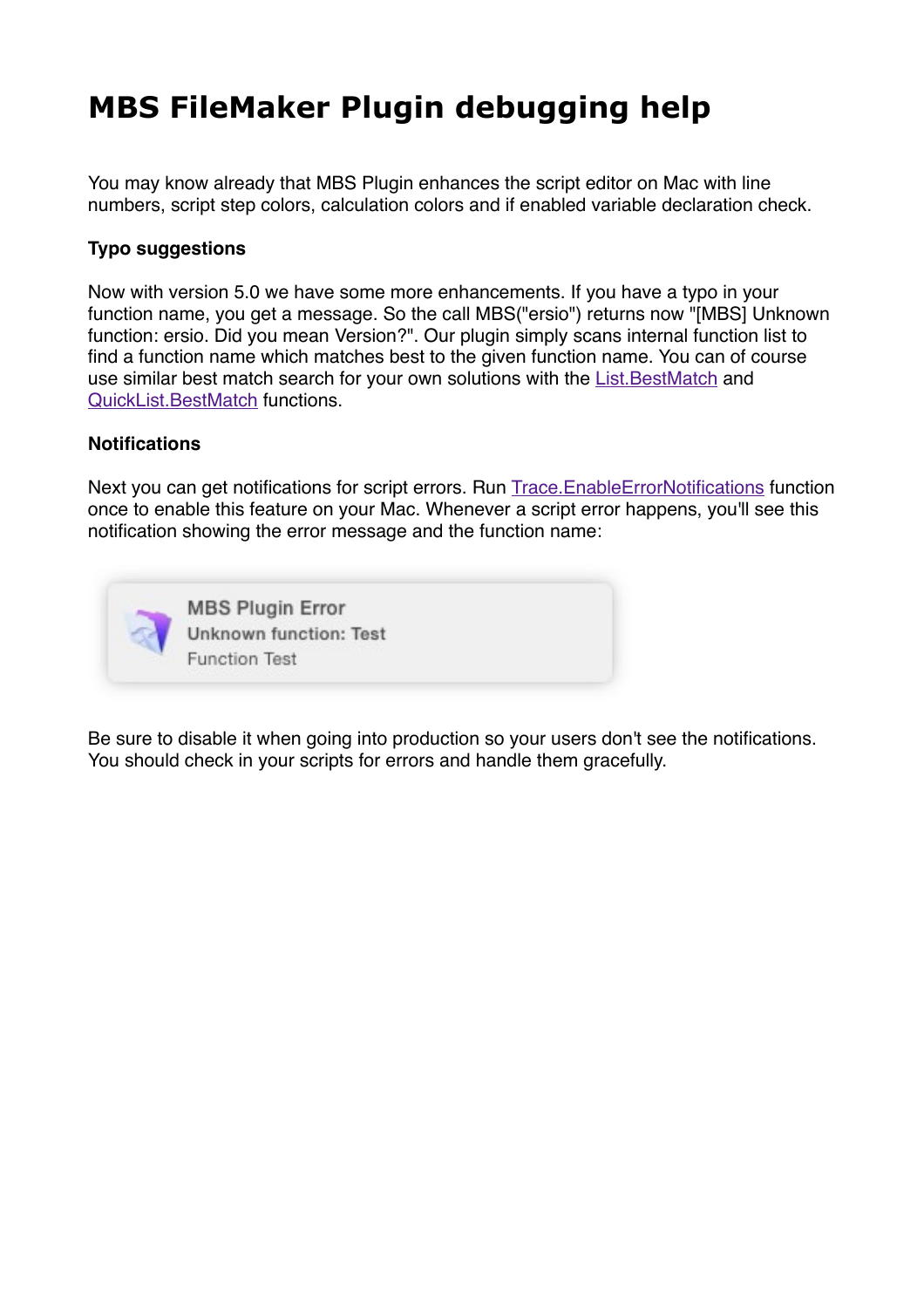## **Trace**

Please also use [Trace](http://www.mbsplugins.eu/Trace.shtml) functions. The [Trace](http://www.mbsplugins.eu/Trace.shtml) function will make sure that for every function call to the plugin, you get a log entry with parameters and result. For version 5.0 we added logging of script triggers. Trace can either log to a file or to the system debug log. So pass a native path, e.g. on Mac "/tmp/test.txt". Or simply use Console.app on Mac or install DebugView app on Windows. DebugView on Windows can be run as administrator and enabled to capture global Win32 in order to see log messages from FileMaker Server. Below a sample script to decide how to log for various cases:

```
If [Get (SystemPlatform) = 3]#iOS, no plugin
     Exit Script []
End If
If [MBS("IsServer")]
     If [MBS( "SystemInfo.isMacOSX" )]
           If [Get (SystemPlatform) = 4]#Server on Mac for WebDirect
                Set Variable [$r; Value:MBS("Trace"; "/tmp/
TraceFMServerWebDirect.txt")]
           Else
                #Server on Mac
                Trace"; "/tmp/TraceFMServer.txt")]
           End If
     Else
           #Server on Windows
           Trace")]
           #read via DebugView app running as admin with Global Win32 capture 
enabled
     End If
Else
     If [MBS( "SystemInfo.isMacOSX" )]
           #Client on Mac
           Trace")]
           #read via Console.app
     Else
           #Client on Windows
           Trace")]
           #read via DebugView app
     End If
End If
```
As you see we use two log files for Mac server, depending if the plugin is loaded for web direct or normal server.

For FileMaker Server on Mac OS X you can see trace messages in /Library/FileMaker Server/Logs/stderr file.